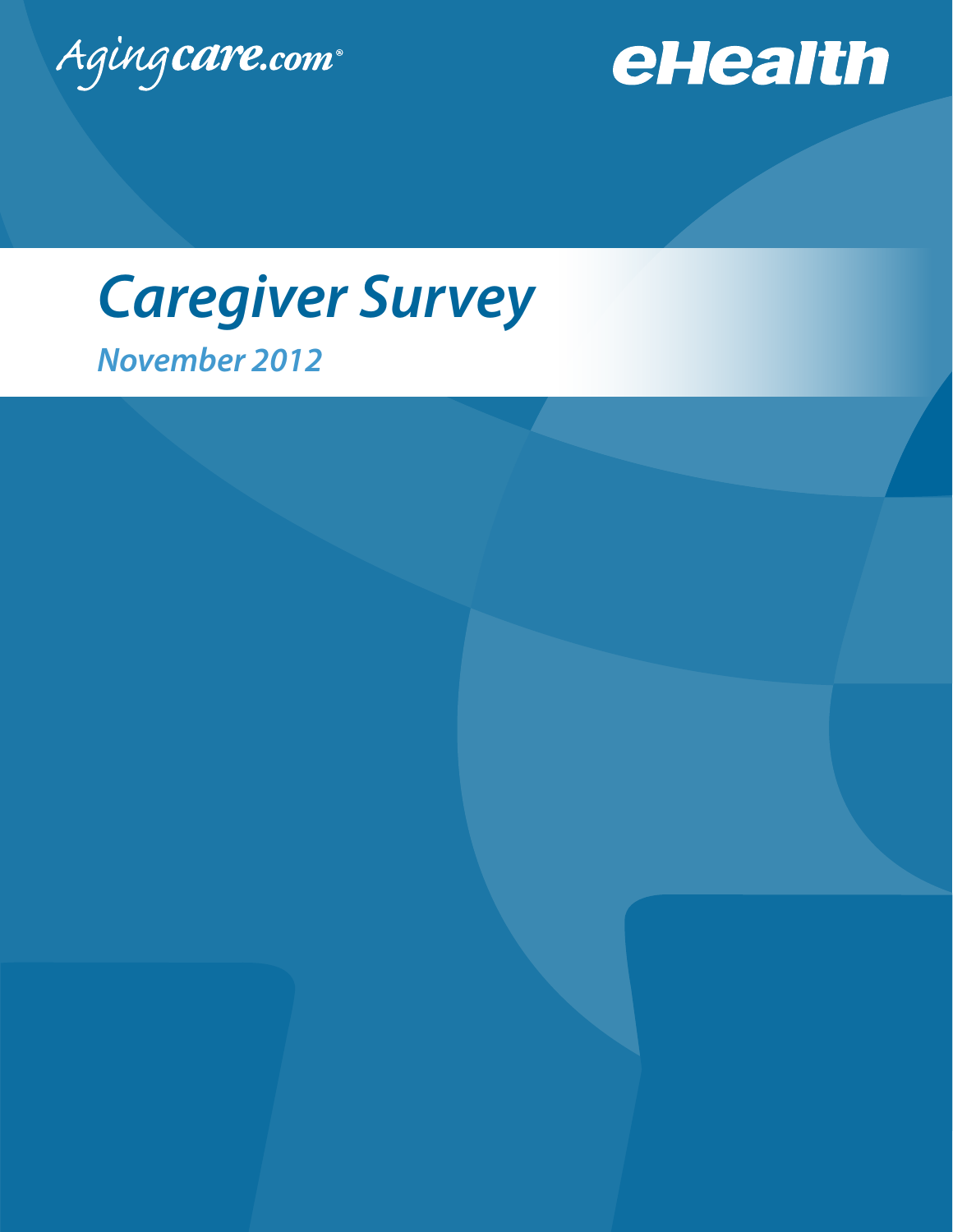## **Table of Contents**

| $\blacksquare$ |
|----------------|
|                |
|                |
|                |
|                |
|                |
|                |
|                |
| $\overline{3}$ |
|                |
|                |
|                |
| 5              |
|                |
|                |
|                |
|                |
| $\overline{7}$ |
| 8              |
| 9              |

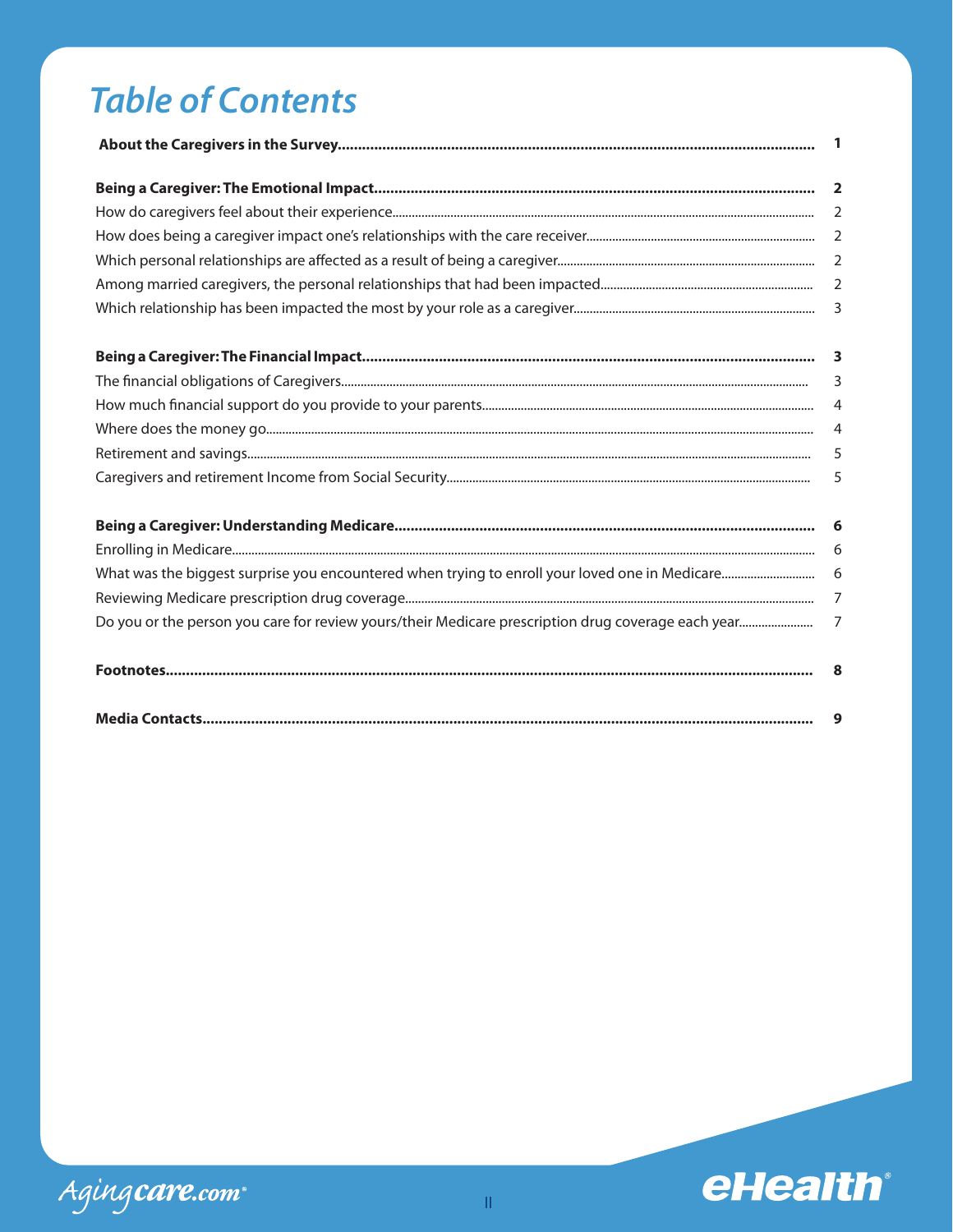Caregivers – adults who provide unpaid care to older people and adults with disabilities – are often overlooked and underappreciated in American society. In 2011, a study from MetLife<sup>1</sup> estimated that 10 million Americans over the age of 50 were caring for aging parents. The National Alliance for Caregiving and AARP estimate<sup>2</sup> that about 44 million Americans between the ages of 18 and 65 – more than twenty percent (20%) of the U.S. population — provide unpaid care to older people and adults with disabilities. In 2009, the National Family Caregivers Association and the Family Caregiver Alliance valued the amount of unpaid labor these caregivers provide in the state of California alone at over \$30 billion per year<sup>3</sup>.

In August 2012, PlanPrescriber.com partnered with AgingCare.com to survey 285 adult members of AgingCare.com who were actively providing unpaid care for one or more of their parents. The survey provides insight into the emotional and financial challenges that caregivers face on a daily basis, as well as their understanding and utilization of Medicare.

|                                                                           | <b>All</b> | <b>Female</b>                | <b>Male</b> |  |  |
|---------------------------------------------------------------------------|------------|------------------------------|-------------|--|--|
| <b>Gender</b>                                                             |            | 89%                          | 11%         |  |  |
| Age                                                                       |            |                              |             |  |  |
| $18 - 25$<br>$\bullet$                                                    | 1%         | 1%                           | 0%          |  |  |
| $26 - 35$<br>$\bullet$                                                    | 5%         | 5%                           | 0%          |  |  |
| $36 - 45$<br>$\bullet$                                                    | 11%        | 11%                          | 11%         |  |  |
| $46 - 55$<br>$\bullet$                                                    | 39%        | 37%                          | 50%         |  |  |
| $56 - 64$<br>$\bullet$                                                    | 35%        | 36%                          | 29%         |  |  |
| $65+$<br>$\bullet$                                                        | 10%        | 10%                          | 11%         |  |  |
| <b>Married</b>                                                            | 53%        | 53%                          | 53%         |  |  |
| <b>Single</b>                                                             | 24%        | 24%                          | 32%         |  |  |
| <b>Divorced</b>                                                           | 18%        | 18%                          | 14%         |  |  |
| <b>Widowed</b>                                                            | 5%         | 6%                           | 0%          |  |  |
| <b>Also caring for</b><br>one or more<br>children under<br>the age of 18? | 17%        | 17%                          | 19%         |  |  |
| Where they're from (43 states and DC)                                     |            |                              |             |  |  |
| <b>CA</b><br>FL.<br><b>NY</b><br>PA<br><b>VA</b>                          |            | 12%<br>10%<br>7%<br>7%<br>4% |             |  |  |
| 35 other states and DC                                                    |            | 53%                          |             |  |  |

### **About the Caregivers in the Survey**



Aging care.com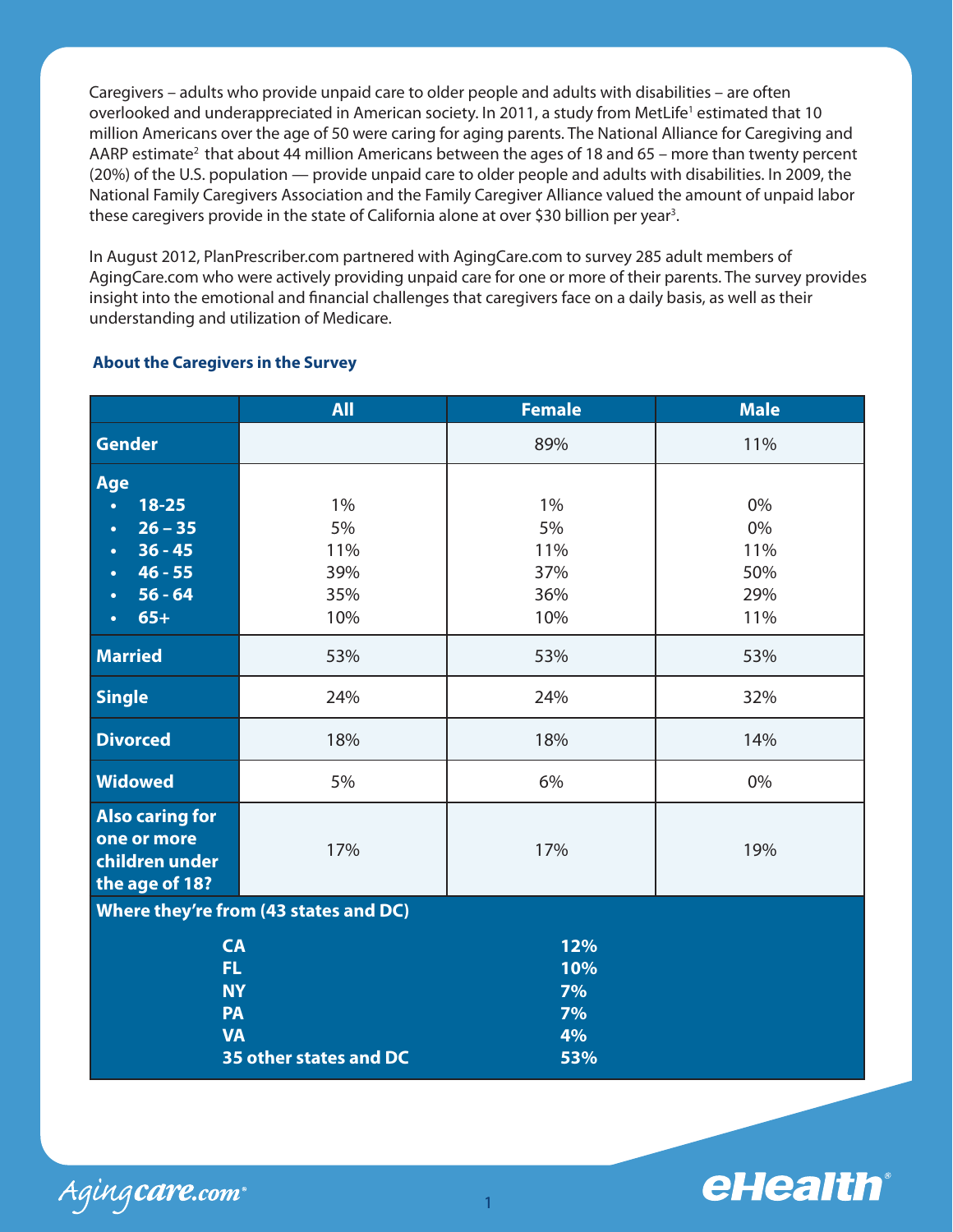## *Being a Caregiver: The Emotional Impact*

Caring for an older parent is often rewarding, but it's not without its challenges. Being a caregiver can be difficult, time consuming and costly, which can make it difficult to view one's role as a caregiver in a positive way.

In the survey, caregivers were asked about the positive and negative aspects of being a caregiver. They were also asked how their role as a caregiver impacted their relationships with family, friends and coworkers.

### **How do caregivers feel about their experience?**

The survey asked caregivers to qualify the emotional impact of being a caregiver in one of three ways: mostly positive, mostly negative or equally positive and negative. A high percentage said the experience was mostly negative.

- **• 33% Mostly negative.** One-third of those surveyed said their experience as a caregiver had a mostly negative impact on their lives.
- **9% Mostly positive.** By comparison, less than one-in-ten of those surveyed said their experience as a caregiver had a mostly positive impact on their lives.
- **58% Equally positive and negative.** The majority felt being a caregiver had made an equally positive and negative impact on their lives.

### **How does being a caregiver impact one's relationships with the care receiver?**

Taking care of a parent can also impact the caregiver's relationship with the parent they're caring for.

- **25% Negative impact.** Twenty-five percent of the caregivers in the survey said that being a caregiver had negatively impacted their relationship with their parent(s).
- **32% Positive impact.** Nearly a third said it had improved their relationship with their parent(s).
- **• 43% Little to no impact.** Less than half said it had little to no impact on their relationship; one in 10 (9%) said there was no impact; and one-in-three said it had a minor impact.

### **Which personal relationships are affected as a result of being a caregiver?**

The majority of caregivers (90%) said their roles as caregivers have impacted one or more of their personal relationships. Only one-in-ten (10%) said their relationships with family and friends were not impacted at all. When asked to name all personal relationships that had been impacted, caregivers said:

- **58% Family.** The majority said their relationships with siblings and other family members were altered as a result of caring for their parent.
- **50% Friends.** Half of the caregivers surveyed said their relationships with friends were affected.
- **22% Workplace.** About one-in-five said caregiving impacted their relationships in the workplace.

### **Among married caregivers, the personal relationships that had been impacted included:**

- **74% Spouse.** Three-fourths said being a caregiver impacted their marriage.
- **52% Family.** Half said being a caregiver had impacted their relationship with family members.
- **• 48% Children.** About half said being a caregiver had impacted their relationship with their children.
- **19% Workplace.** One-in-five said being a caregiver had impacted their relationships in the workplace.

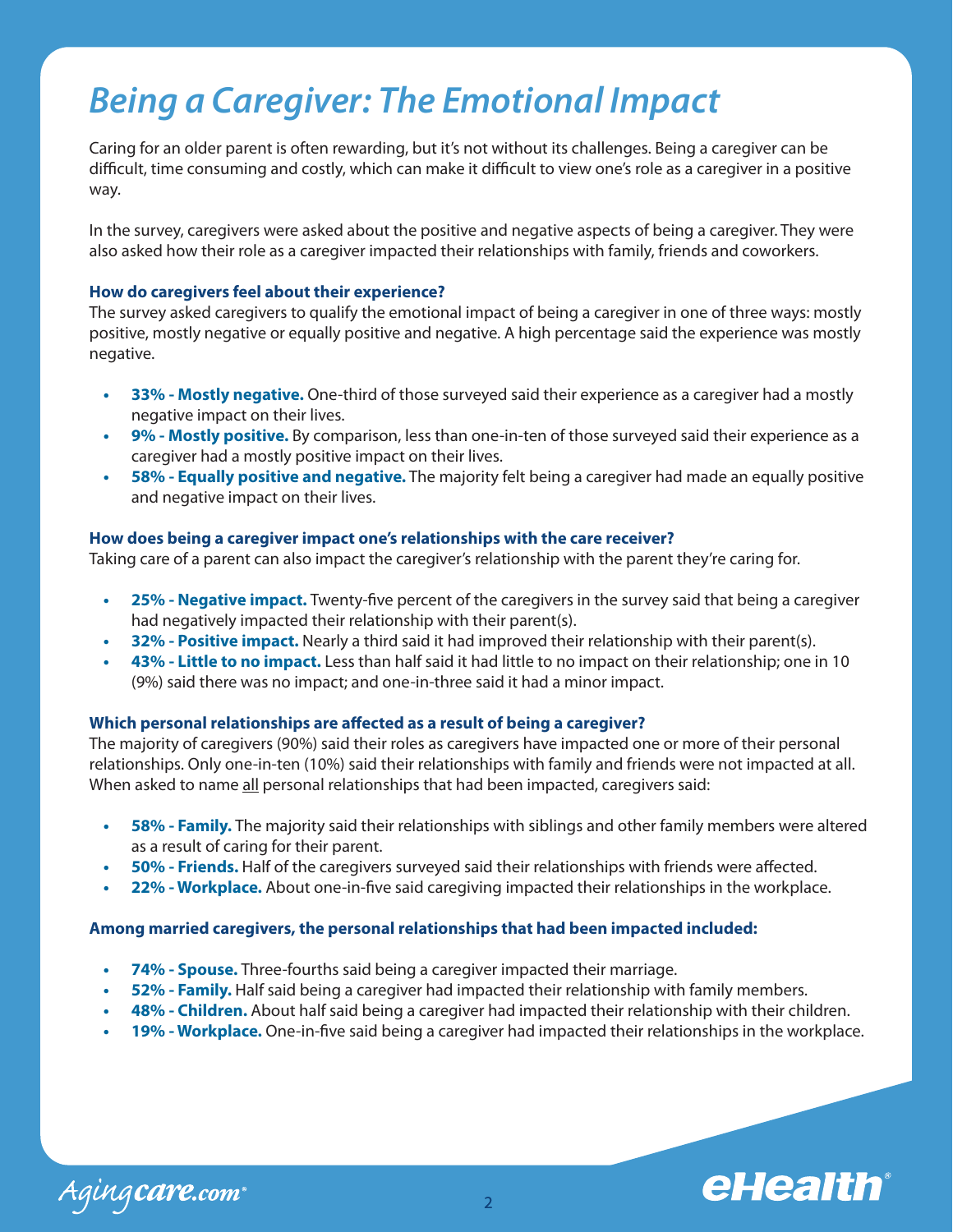#### **Which relationship has been impacted the most by your role as a caregiver?**

More than half (53%) of caregivers are married, and among married caregivers, more than half (55%) said their marriage was most impacted. Single, divorced and widowed caregivers said the relationships most directly affected were those with extended families, children and friends, in that order.



## *Being a Caregiver: The Financial Impact*

As noted in the research from the National Family Caregivers Association and the Family Caregiver Alliance, many caregivers provide financial support to aging parents, in addition to providing physical and emotional care.

In 2009, the average income for people ages 65 and over was \$29,718,<sup>4</sup> according to the U.S. Census Bureau's 2010 Current Population Survey. In 2008, sixty-nine percent (69%) of seniors on Social Security received more than half of their income from Social Security. For one in four seniors, Social Security was their only source of income.

Many Americans are behind when it comes to saving for retirement, and caregivers are no exception. Experts encourage people to have three times their annual salary saved by age 45, and eight times their annual salary saved by the time they retire. The majority of caregivers in this survey (84%) were over the age of 45. In May 2012, Fidelity Investments reported<sup>5</sup> that their average customer had \$72,800 in their 401K retirement savings account, and that less than half (45%) of their average customers were on track to reach their retirement goals. By comparison, most caregivers (65%) say they're not saving enough for retirement.

### **The financial obligations of caregivers**

The PlanPrescriber/AgingCare survey found that the majority of all caregivers (60%) were "completely involved" in helping their parents make personal finance and retirement decisions. Only fourteen percent (14%) were not involved in their parents' finances at all.

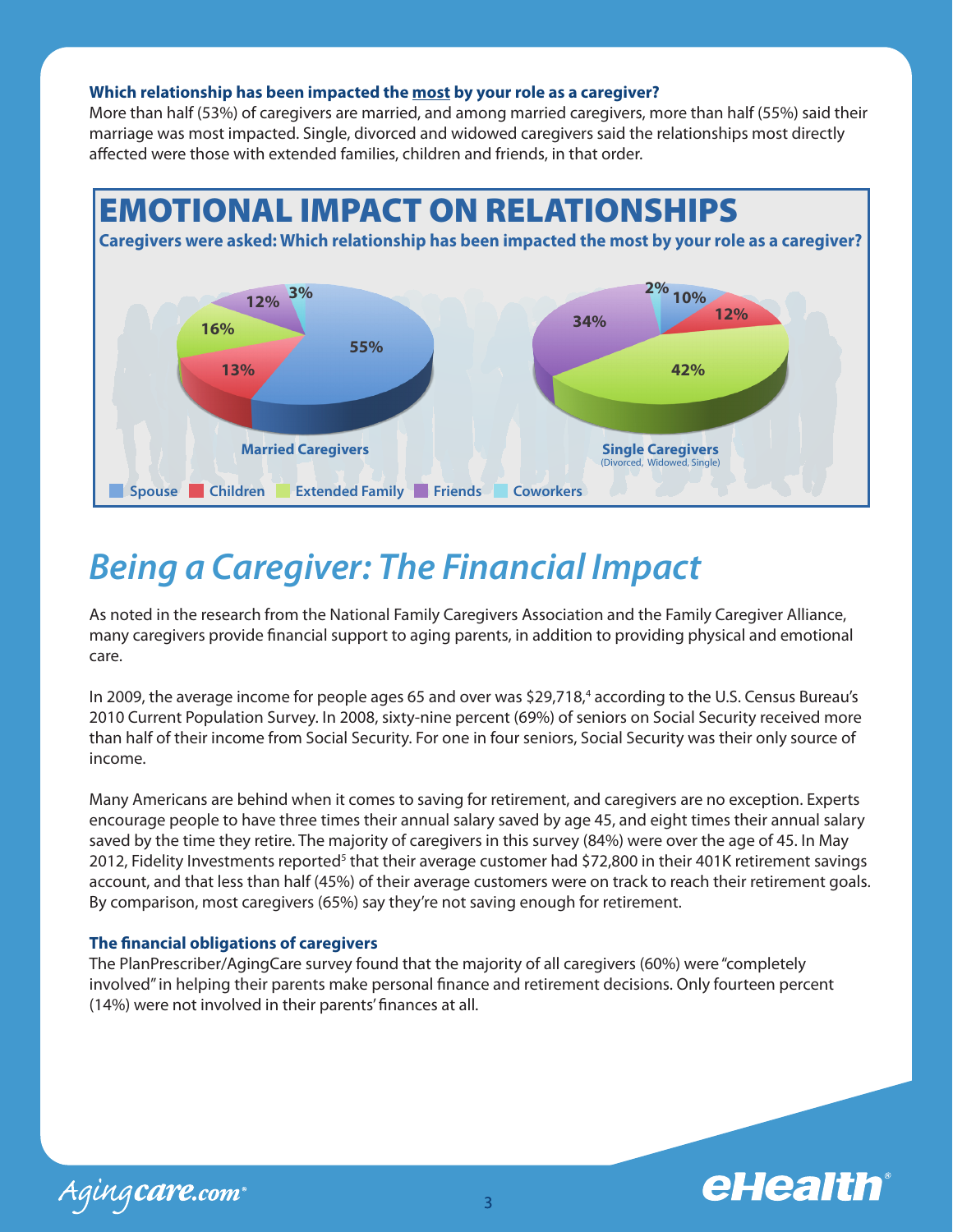In addition, two-fifths (41%) were helping their parents financially each month. Among those, half (49%) spent \$3,000 or more per year to support their parents financially. One-in-four (24%) spent over \$6,000 per year on their parents' care.

| <b>Amount per month</b> | <b>Caregivers providing</b><br>financial support | All caregivers |  |
|-------------------------|--------------------------------------------------|----------------|--|
| \$500 or more           | 24%                                              | 10%            |  |
| \$250 to \$499          | 24%                                              | 10%            |  |
| \$100 to \$249          | 27%                                              | 11%            |  |
| \$50 to \$99            | 20%                                              | 8%             |  |
| \$50 or less            | 6%                                               | 2%             |  |
| no financial help       | 0%                                               | 59%            |  |

### **How much financial support do you provide to your parents?**

### **Where does the money go?**

Among caregivers who provide financial support to their parents, when asked what type of financial support they provided, nearly all caregivers (92%) said they were helping their parents with day-today living expenses.

- 92% Day-to-day expenses. Nearly all of the caregivers who provide financial support are helping out with day-to-day expenses like food, gas and groceries.
- **44% Housing.** Almost half were helping with housing costs.
- **24% Prescription drugs.** One in four were helping pay for prescription drugs.
- **23% Medical care.** One in five were helping pay for medical care.



### WHERE DOES THE MONEY GO?

Among caregivers who provide financial support to their parents, when asked what type of financial support they provided, nearly all caregivers (92%) said they were helping their parents with day-to-day living expenses.

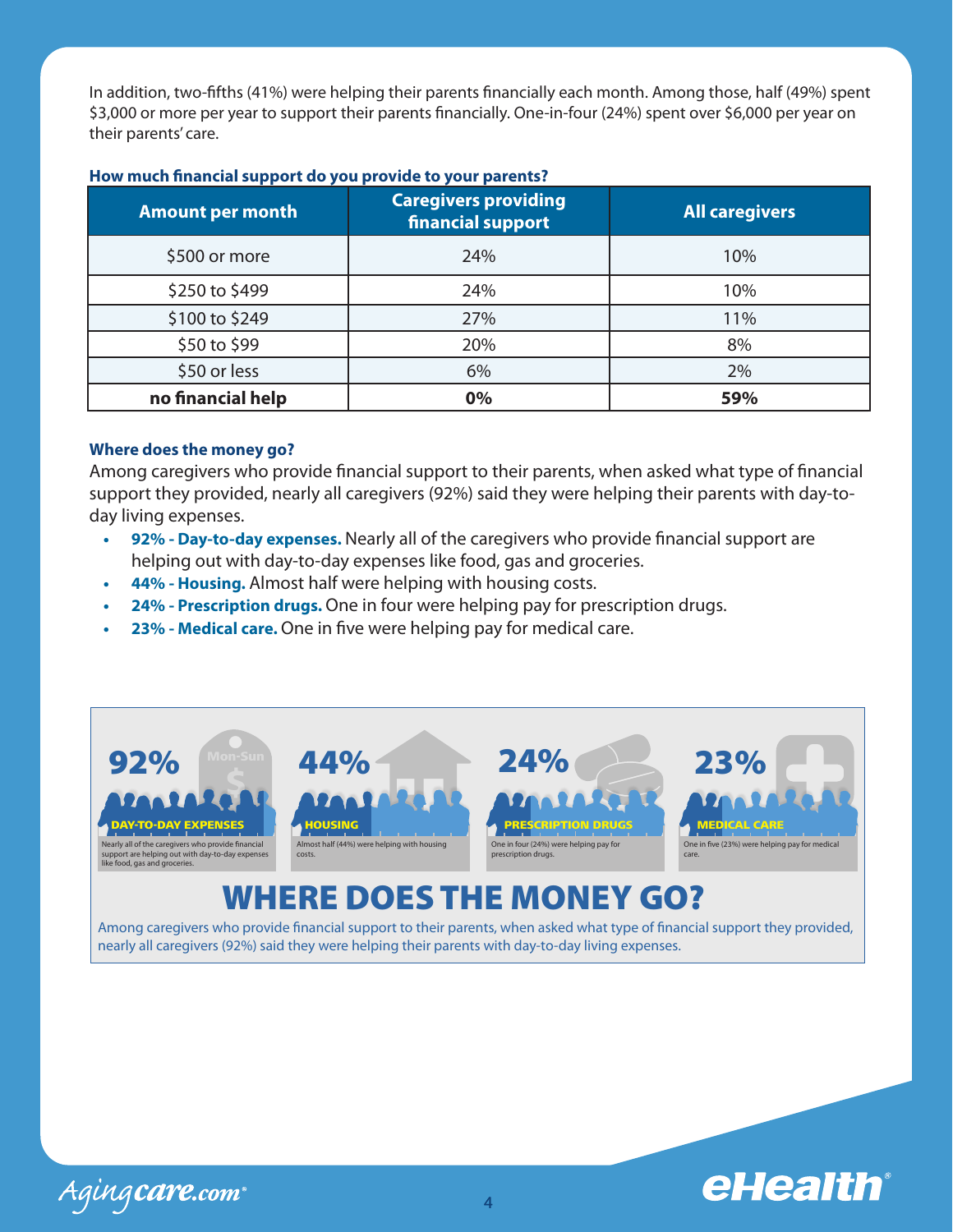#### **Retirement and savings**

When it comes to planning for retirement, two-in-five caregivers (43%) felt their parents had not saved enough money for retirement. The majority (65%) felt they were in the same boat as their parents and were not saving enough for their own retirement. And nearly one-third (31%) felt they would have to dip into their own retirement savings to help their parents retire.

| <b>Have your parents saved</b><br>enough for retirement? | Have you saved enough for<br>your own retirement?                  | Will you have to spend some<br>of your own retirement<br>savings to help your parents? |  |
|----------------------------------------------------------|--------------------------------------------------------------------|----------------------------------------------------------------------------------------|--|
| 43% - No<br>42% - Yes<br>16% – Don't know                | 65% - No<br>$21\%$ - Yes<br>14% – Not yet saving<br>for retirement | 69% - No<br>31% - Yes                                                                  |  |

### **Caregivers and retirement income from Social Security**

When the caregivers in the survey were asked how much they thought they would need to save in order to retire comfortably, nearly half (46%) said they'd need five hundred thousand dollars (\$500,000) or more, the equivalent of eight times a \$62,000 annual salary. Not surprisingly, four out of five (80%) said they expected to be working well after they turn 65.

- • 17% Want to keep working after age 65.
- $\cdot$  62% Will have to keep working after age 65.
- • 31% Expect Social Security to be 40% or more of their retirement income.
- • 14% Expect Social Security to be 80% or more of their retirement income.

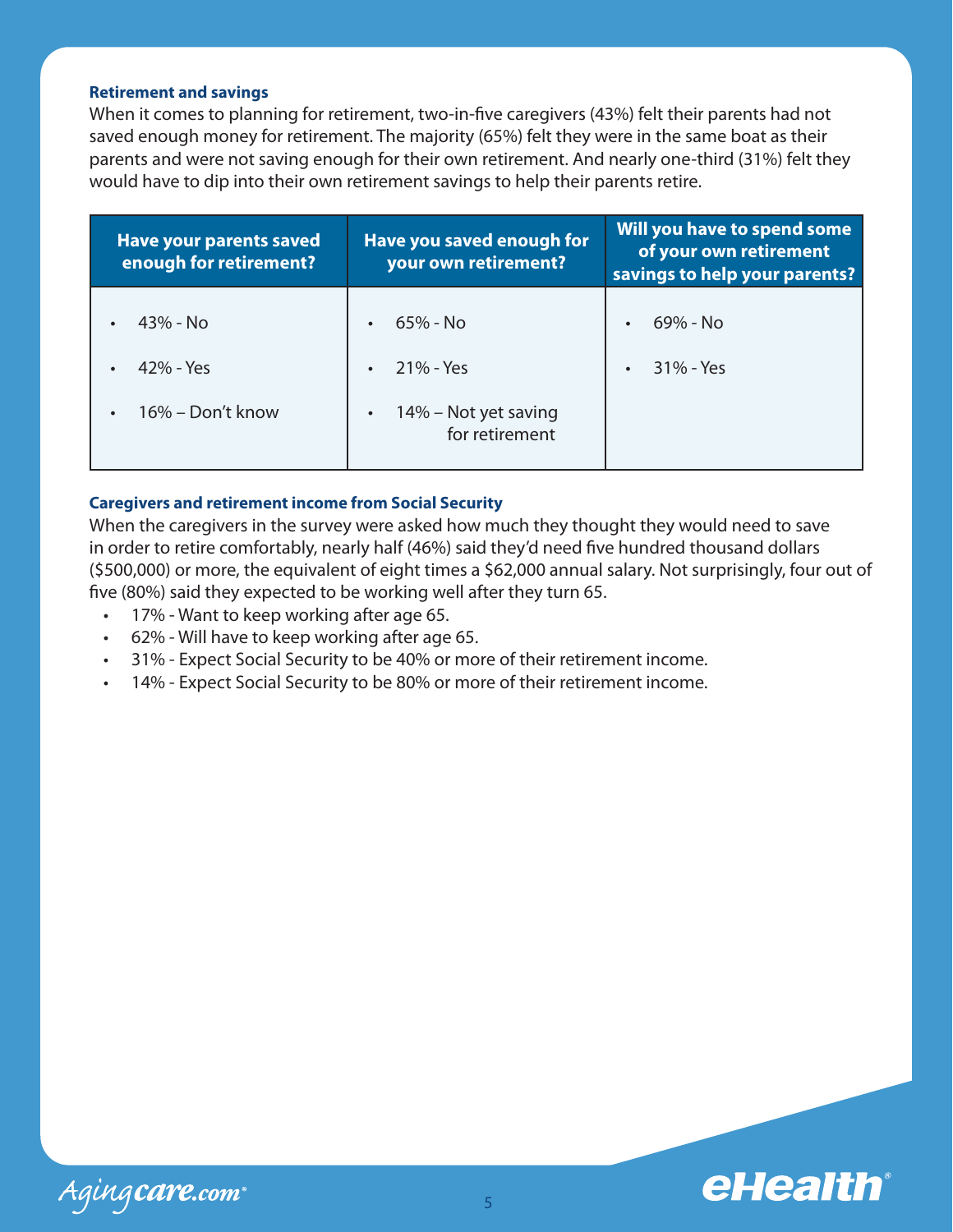## *Being a Caregiver: Understanding Medicare*

As of Jan. 1, 2011, one baby boomer (a person born between 1946 and 1964) began turning 65 and qualifying for Medicare every eight seconds. A record 2.8 million people qualified in 2011, and that number will rise to 4.2 million per year by 2030. In all, the government says 76 million boomers will age into Medicare, increasing the number of people in the program from 47 million in 2011 to 80 million by 2030.

The majority of the caregivers (84%) in this survey were baby boomers, and most (89%) said the person they were caring for was on Medicare. Although most of the caregivers had parents on Medicare, a large percentage believed several common myths about Medicare:

- **• Myth #1: All plans cover the same prescription drugs at the same price.** Nearly half of respondents (45%) incorrectly thought this statement was true.
- **Fact #1: Prescription drug prices vary from plan to plan.** Each Medicare prescription drug plan has a formulary, a list of drugs the plan will and will not cover. Each plan also has a specific, and often different, price it will charge for covered drugs and drugs that are not covered.
- **Myth #2: Medicare covers everything.** More than one-in-four (27%) didn't know this was false.
- **Fact #2: Medicare has gaps.** Parts A and B do not cover prescription drugs. Most services have co-pays, coinsurance or deductibles; and there is no cap or limit on your out-of-pocket costs.
- **• Myth #3: Medicare is free.** More than one-in-four (28 %) mistakenly thought this was true.
- **Fact #3: Medicare is not free.** Most people pay a monthly fee for Part B. Some also pay for Part A. All private supplemental Medicare insurance plans (Medicare Advantage, Medicare Supplement plans and stand-alone Part D drug plans) cost money.

### **Enrolling in Medicare**

Among the eighty-nine percent (89%) of caregivers with parents on Medicare, about half (51%) helped their parents review, select or enroll in private Medicare coverage. Among those who help their parents with Medicare, about half (53%) sought help from an outside party.

### **Among those who sought help:**

- • 12% Got help from a licensed agent.
- • 17% Got help from Medicare directly.
- 13% Used a comparison shopping website.
- 11% Got help from a friend or local advisor.

### **What was the biggest surprise you encountered when trying to enroll in Medicare?**

In the survey, caregivers were asked to explain what part of enrolling in Medicare they found to be the most surprising or challenging. For most, the biggest surprise was how long it took them to complete the process (26%), followed closely by the complexity of the Medicare program itself (25%):

- 26% The time it took to enroll.
- 25% The complexity of Medicare.
- 22% The cost of supplemental Medicare coverage.
- 16% Thought the process was easy.
- 13% Selecting the optimal prescription drug plan.

Combined, the complexity of Medicare and the time it took to enroll in a plan comprised the majority (51 %) of surprises people encountered when helping a loved one enroll in Medicare. The costs associated with Medicare ranked as the biggest surprise for about one-in-five (22%) of caregivers. About one-in-eight (13%) said selecting the right drug plan was the most challenging activity.

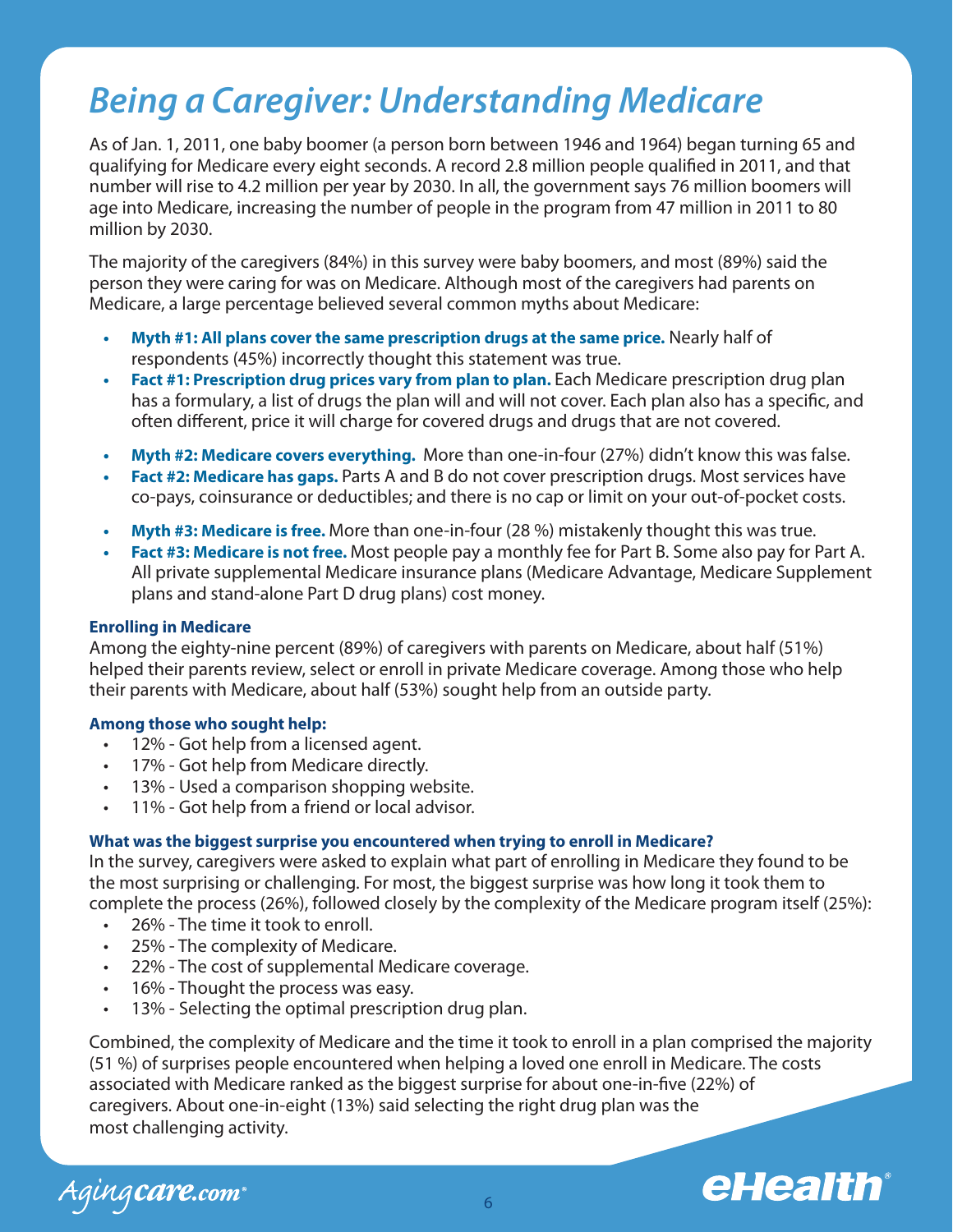### **Biggest surprises while enrolling in Medicare**

|                                         | <b>All</b> | <b>Worked with</b><br>an agent | <b>Called</b><br><b>Medicare</b> | <b>Used a</b><br>website | <b>Talked to</b><br>a friend or<br>advisor |
|-----------------------------------------|------------|--------------------------------|----------------------------------|--------------------------|--------------------------------------------|
| The costs                               | 22%        | 27%                            | 25%                              | 13%                      | 15%                                        |
| <b>Complexity of</b><br><b>Medicare</b> | 25%        | 33%                            | 45%                              | 6%                       | 8%                                         |
| <b>The time</b>                         | 26%        | 13%                            | 10%                              | 44%                      | 23%                                        |
| <b>Selecting the</b><br>right drug plan | 13%        | 7%                             | 5%                               | 18%                      | 39%                                        |
| <b>None</b>                             | 16%        | 20%                            | 15%                              | 19%                      | 15%                                        |

### **Reviewing Medicare prescription drug coverage**

The average Medicare beneficiary with a Medicare prescription drug plan will spend \$2,076 out of their own pocket in 2012, according to PlanPrescriber's 2012 Choice and Impact Study<sup>4</sup>. The study also found that the average Medicare beneficiary could save over \$600 per year, on average, by reviewing their coverage during Medicare's annual enrollment period.

Nearly all caregivers (84%) said they would review their parents' prescription drug coverage if it meant they could save them \$500 or more per year on prescription drug costs. But, only about a third (37%) of the caregivers in the survey said they actually review their parents' prescription drug coverage each year during Medicare's annual enrollment period.

**Do you or the person you care for review yours/their Medicare prescription drug coverage each year?**

- **51% No.** We stick with the plan we have.
- **37% Yes.** We look and will make a change if it means significant savings.
- **• 12% I don't know.**



Aging care.com\*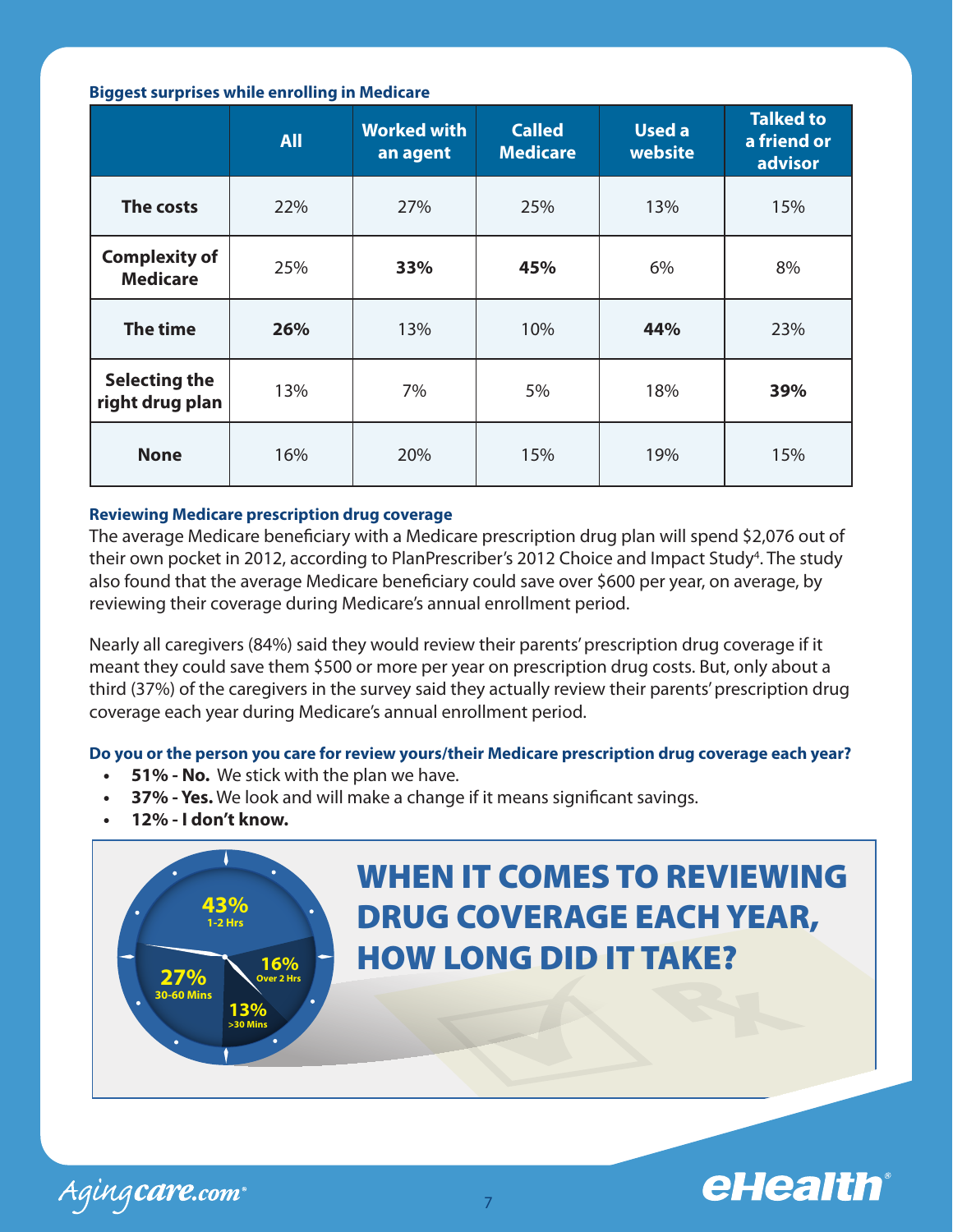### *Footnotes*

<sup>1</sup> MetLife (https://www.metlife.com/assets/cao/mmi/publications/studies/2011/Highlights/mmi-caregiving-costsworking-caregivers.pdf)

<sup>2</sup> National Alliance for Caregiving (http://www.caregiving.org/data/FINALRegularExSum50plus.pdf)

<sup>3</sup>A Portrait of Family Caregiving http://www.thefamilycaregiver.org/pdfs/Portrait.pdf U.S. Census Bureau's Current Population Survey, 2010 Annual Social and Economic Supplement (http://www.census. gov/hhes/www/cpstables/032010/perinc/new08\_064.htm)

<sup>4</sup>Congressional Research Service (http://aging.senate.gov/crs/aging24.pdf).

<sup>5</sup> http://www.fidelity.com/inside-fidelity/employer-services/q2-2012-401k-update http://www.reuters.com/article/2012/09/21/us-column-save-retirement-idUSBRE88K0NB20120921

<sup>6</sup>eHealth Study: 95 Percent of Medicare Part D Beneficiaries Not in Lowest-Cost Prescription Drug Plan (http://news.ehealthinsurance.com/pr/ehi/ehealth-study-95-percent-of-medicare-238719.aspx)

**Other resources:** Strengthforcaring.com (http://www.strengthforcaring.com/util/press/facts/facts-at-a-glance.html)